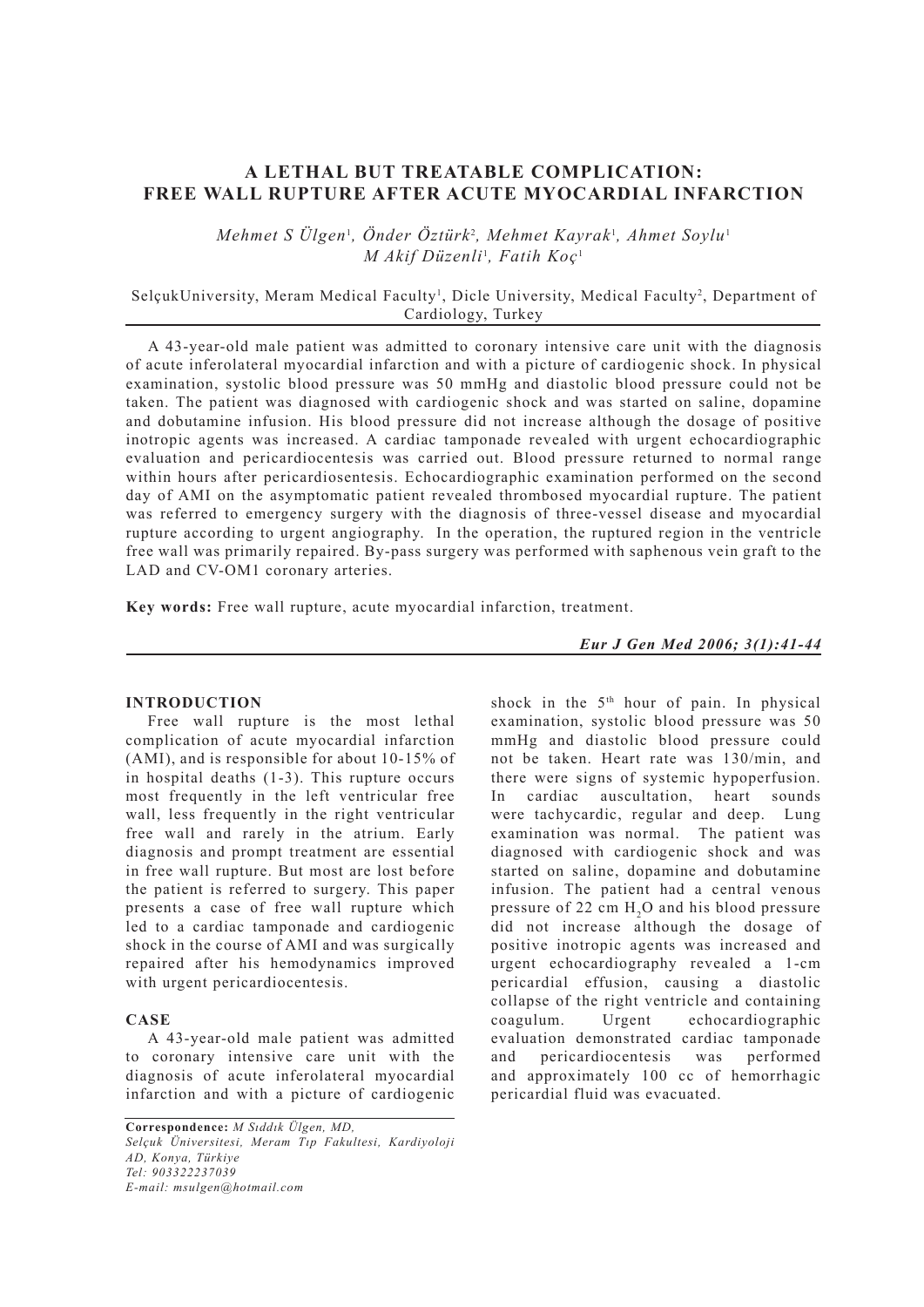

**Figure 1. Preoperative echocardiograph in short axis examination shows myocardium was transmurally detached (arrow) at a diameter of 0.5 cm in the apico-lateral region.**

Blood pressure returned to normal (120/70 mmHg) within 2 hours after the procedure and inotropic supportive treatment was tapered and stopped. Echocardiographic examination performed on the second day of AMI on the asymptomatic patient revealed that myocardium was transmurally detached in diameter of 0.5 cm in the apico-lateral region. There was a thrombosed appearance with fibrin structure in the epicardial part of the myocardium in the relevant region (Figure-1). Hypokinesia of the wall movements in the lateral and anterior basal walls was detected. Left ventricular ejection fraction was 50%. The case was recognized as a free wall rupture. Laboratory examination revealed a normal hemogram and routine biochemical parameters except for a typical increase in troponin CK-MB compatible with AMI.

Urgent surgical intervention was planned with the diagnosis of free wall rupture according to the present findings. Coronary angiographies revealed 90% tubular narrowing in proximal left anterior descending(LAD), total occlusion in mid portion of circumflex artery $(CX)$  and diffuse disease in right coronary artery(RCA) Ventriculography was not performed. The patient was referred to emergency surgery with the diagnosis of three-vessel disease and myocardial rupture according to angiography. During the operation, the ruptured region on



**Figure 2. In the postoperative echocardiography showed the detached myocardium in the ruptured region had disappeared and that region had repaired (arrow).**

the ventricle free wall was primarily repaired with pledget teflon felts. By-pass was performed with saphenous graft to the LAD and CX-OM1 coronary arteries. Postoperative period was without complications. Fifteen days after the operation, the dropout of myocardial appearance in the ruptured region had disappeared in the control echo and that region was repaired (Figure 2).

### **DISCUSSION**

Free wall rupture after AMI is approximately 10 times less frequent than septum rupture and papillary muscle rupture (4). It is generally seen in the first 2 weeks and most frequently on the 3rd-5th days of infarction (5,6). Left ventricular rupture is 8 times more common than right ventricular rupture. It generally involves the anterior and the lateral walls of left ventricle. Rupture is mostly seen in the region joining the necrotic zone with the healthy tissue (7).

Acute free wall rupture complicating acute myocardial infarction was defined as an abrupt and complete transmural rupture of the infracted region, causing cardiac tamponade and death in 30 minutes. Subacute rupture was defined as a gradual or incomplete rupture with slow or repetitive bleeding into the pericardial sac. In addition, Becker and van Mantgem have defined three types of ruptures (8). Type I: It is a sudden rupture in the left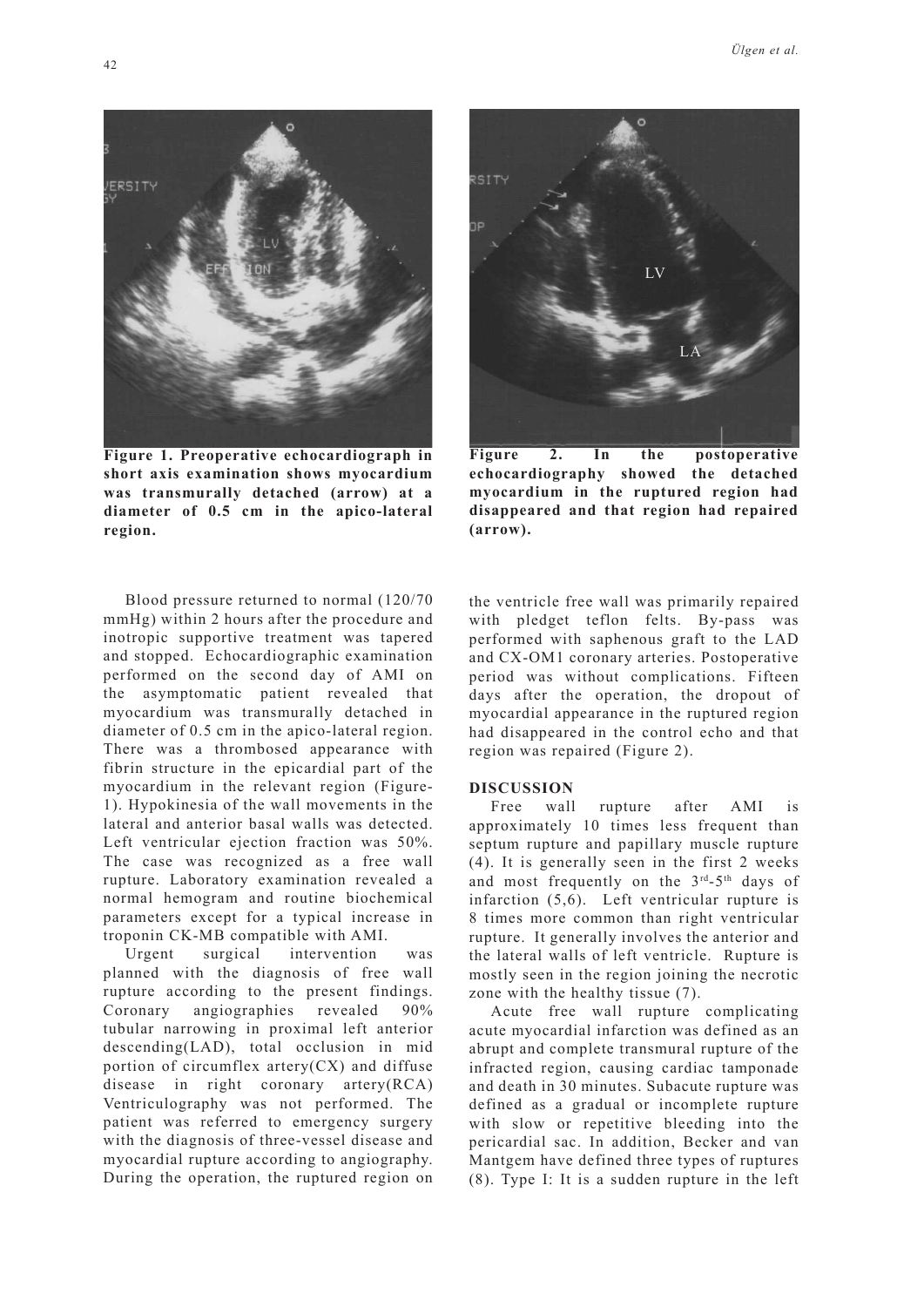ventricle wall. Usually there is no thinning in the wall. Generally it appears in the first 24 hours and usually there is a one-vessel disease. Type II: There is an eroded region, thrombus and necrotic tissue together with a localized myocardial loss. It is an indication that the rupture is more subacute. Usually it occurs in multi-vessel patients. Type III rupture: It is usually in the form of aneurysm formation with myocardial thinning in a very large area and rupture in the middle of the aneurysm. This type of rupture also appears in the late phase. While the infracted region is of small or moderate size in Types I and II, in Type III there is rupture from the aneurysm which develops after extensive infarction. Free wall rupture is not related to infarct localizations. It is more frequently seen in first infarctions, women, above 60 years and especially in hypertensive patients without left ventricular hypertrophy (9, 10). Clinically, it is usually in the form of unexpected sudden death. Rarely, agitation, pain, vagal bradycardia, sinus tachycardia, nausea and restlessness can be observed a few minutes before death. Very rarely, transient hypotensive attacks and intermittent chest pain can be detected as preliminary findings (10). Sometimes it is possible to gain time until the operation in these ruptures which develop subacutely. The diagnosis of tamponade is made with echocardiography. Those with acute rupture cannot be saved except for rare cases.

Two-dimensional echocardiography is important in early diagnosis (2, 11). If cardiac rupture is suspected on the basis of clinical symptoms and findings, a fast and sensitive diagnostic test to confirm myocardial rupture is transthoracic echocardiography. Echocardiography has increased the number of cases diagnosed before death and the number of surgical repairs attempted (12). Since direct signs of myocardial rupture were rarely identified by echocardiography, diagnosis of myocardial rupture was primarily based on the demonstration of hemopericardium and cardiac tamponade by echocardiography. Echocardiographic detection of intrapericardial high density echoes provides additional clues for myocardial rupture. In this case, it was accepted to be a Type I (acute) rupture because of localized myocardial loss and thrombus and 3-vessel disease in echocardiography. It is well known that diagnosis of free wall rupture complicating AMI is in itself an indication for emergency surgical intervention, irrespective of the clinical status of the patient.

developing ventricular rupture die before a diagnosis is made, this lethal complication must be diagnosed and treated in the early period. Cardiac tamponade developing due to free wall rupture must be definitely ruled out in cases of severe hypotension or shock in the course of AMI. Therefore, the presence of an easily accessible echocardiography especially in intensive care units is of vital importance.

In conclusion, early and detailed echocardiography can be life-saving in patients presenting with acute myocardial infarction and disturbed hemodynamics.

#### **REFERENCES**

- 1. Pappas PJ, Cernaianu AC, Baldino WA, et al: Ventricular free-wall rupture after myocardial infarction. Chest 1991;99: 892
- 2. Pollak H, Diez W, Spiel R, Enenkel W, Mlczoch J. Early diagnosis of subacute free wall rupture complicating acute myocardial infarction. Eur Heart J 1993; 14:640-8
- 3. Salem BI, Lagos JA, Haikal M, Gowda S. The potential impact of the thrombolytic era on cardiac rupture complicating acute myocardial infarction. Angiology 1994; 45:931-6
- 4. Davis N, Sistino JJ. Review of ventricular rupture: key concepts and diagnostic tools for success. Perfusion 2002;17:63- 7
- 5. Becker RC, Charlesworth A, Wilcox RG et al. Cardiac rupture associated with thrombolytic therapy: impact of time to therapy in the Late Assessment of Thrombolytic Efficacy (LATE) study. J Am Coll Cardiol 1995;25:1063–8
- 6. Proli J, Laufer N. Left ventricular rupture following myocardial infarction treated with streptokinase. Cathet Cardiovasc Diagn 1993;29:257–60
- 7. Braunwald E, Zipes DP, Libby P. Heart Disease, A textbook Of Cardiovascular Medicine 2001, p:1182-3
- 8. Becker AE, van Mantgem J.P. Cardiac tamponade. A study of 50 hearts. Eur J Cardiol 1975;3:349–58
- 9. Sutherland FWH, Geull FJ, Pathi FL, Naik SK. Postinfarction ventricular free wall rupture: strategies for diagnosis and treatment. Ann Thorac Surg 1996;61: 1281–5
- 10. PB Oliva, SC Hammil and WD Edwards. Cardiac rupture, a clinically predictable complication of acute myocardial